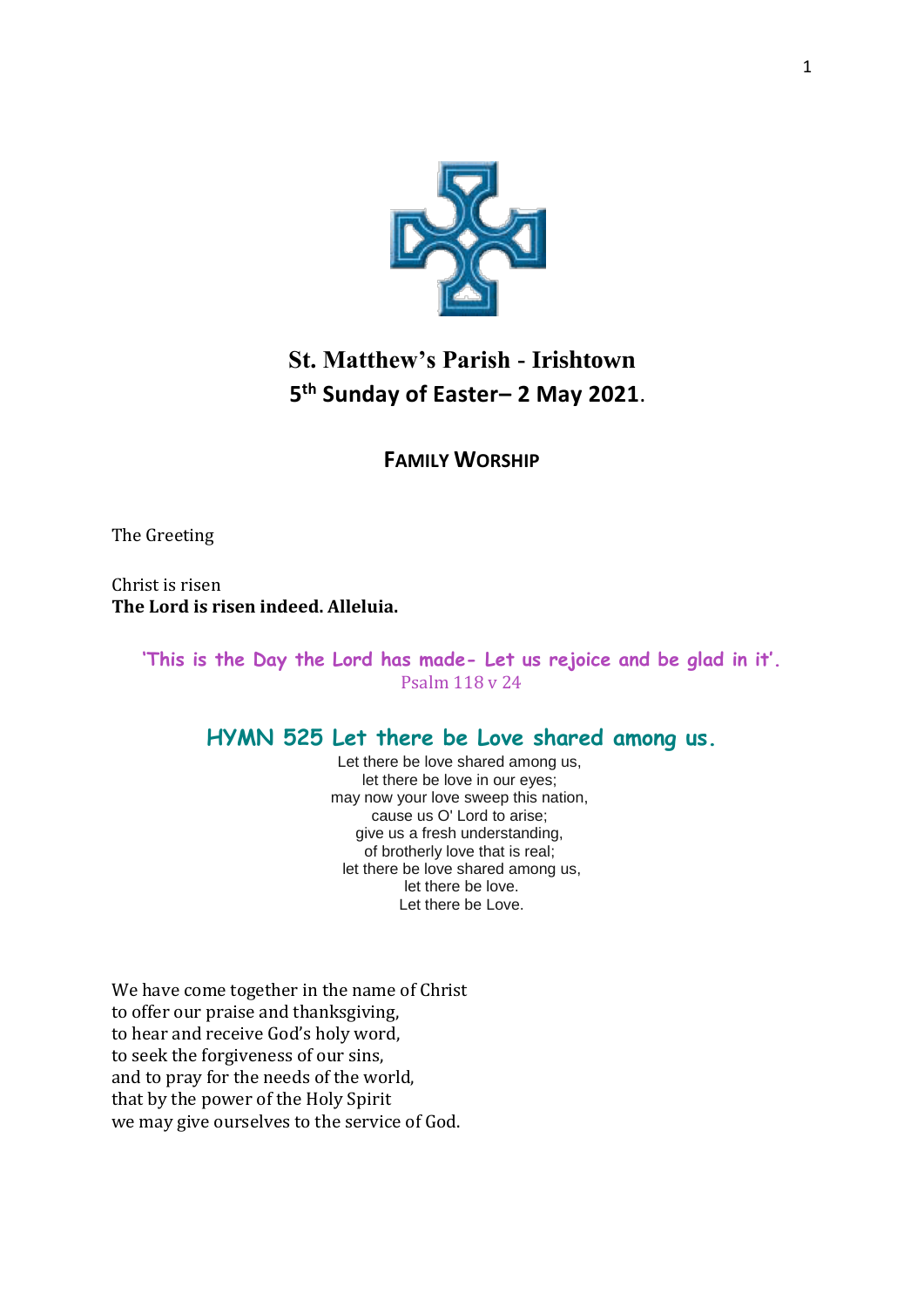Blessed are you, Sovereign God, Creator of all, to you be praise and glory for ever. You founded the earth in the beginning and the heavens are the work of your hands. In the fulness of time, you made us in your image, and in these last days you have spoken to us in your Son Jesus Christ, the Word made flesh. As we rejoice in the gift of your presence among us let the light of your love always shine in our hearts, your Spirit ever renew our lives and your praises ever be on our lips. Blessed be God, Father, Son and Holy Spirit. **Blessed be God for ever**.

#### **PENITENCE**

**As we recall our disobedience of God's commandments and our failure to do his will, let us confess our sins to God our Father.**

**O God, our loving Father in heaven, we confess that we have sinned against you. We have broken your commandments, we have often been selfish and we have not loved you or others as we should. For these and all our sins, forgive us we pray, through Jesus Christ our Lord. Amen**

## **God our Father forgive us for failing you by what we do and think and say. Amen**

ABSOLUTION May the Father of all mercies cleanse you from your sins, and restore you in his image to the praise and glory of his name, through Jesus Christ our Lord. **Amen.**

SENTENCE OF SCRIPTURE Your word is a lantern to my feet **and a light upon our path.** Psalm 119 v105

Let us then receive the word of the Lord: **so may the light of your presence shine into our hearts**.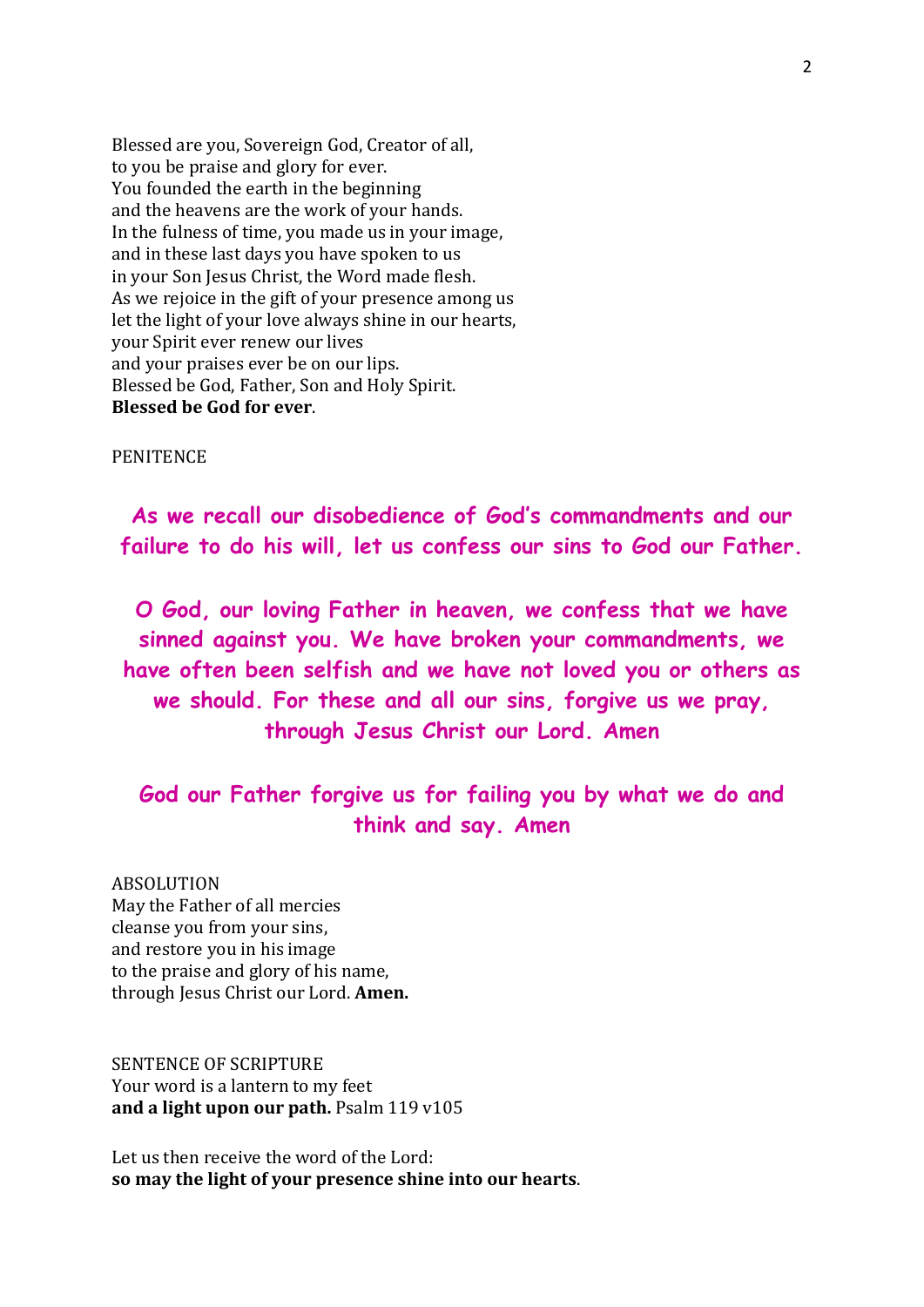Proclaiming and Receiving the Word

The First Reading: 1 John 4: 7-21

#### **HYMN 373- To God be the Glory- Great things he has done.**

The Gospel Reading: John 15: 1-8

**The Address** 

### **Affirmation of Faith**

Do you believe and trust in God the Father who made the world? **I believe and trust in him.** Do you believe and trust in Jesus Christ who redeemed us? **I believe and trust in him.**

> Do you believe and trust in the Holy Spirit? **I believe and trust in him.**

## This is the faith of the church **This is our faith We believe in one God Father, Son and Holy Spirit .**

THE PRAYERS OF THE PEOPLE Almighty and everliving God, we ask you to hear the prayers we offer in faith.

## THE COLLECT OF THE DAY. O God, form the minds of your faithful people,

that we may love what you command and desire what you promise, so that, amid the many changes of this world, our hearts may there be fixed where true joys are to be found: through Jesus Christ our Lord, who lives and reigns with you and the Holy Spirit, one God, now and for ever.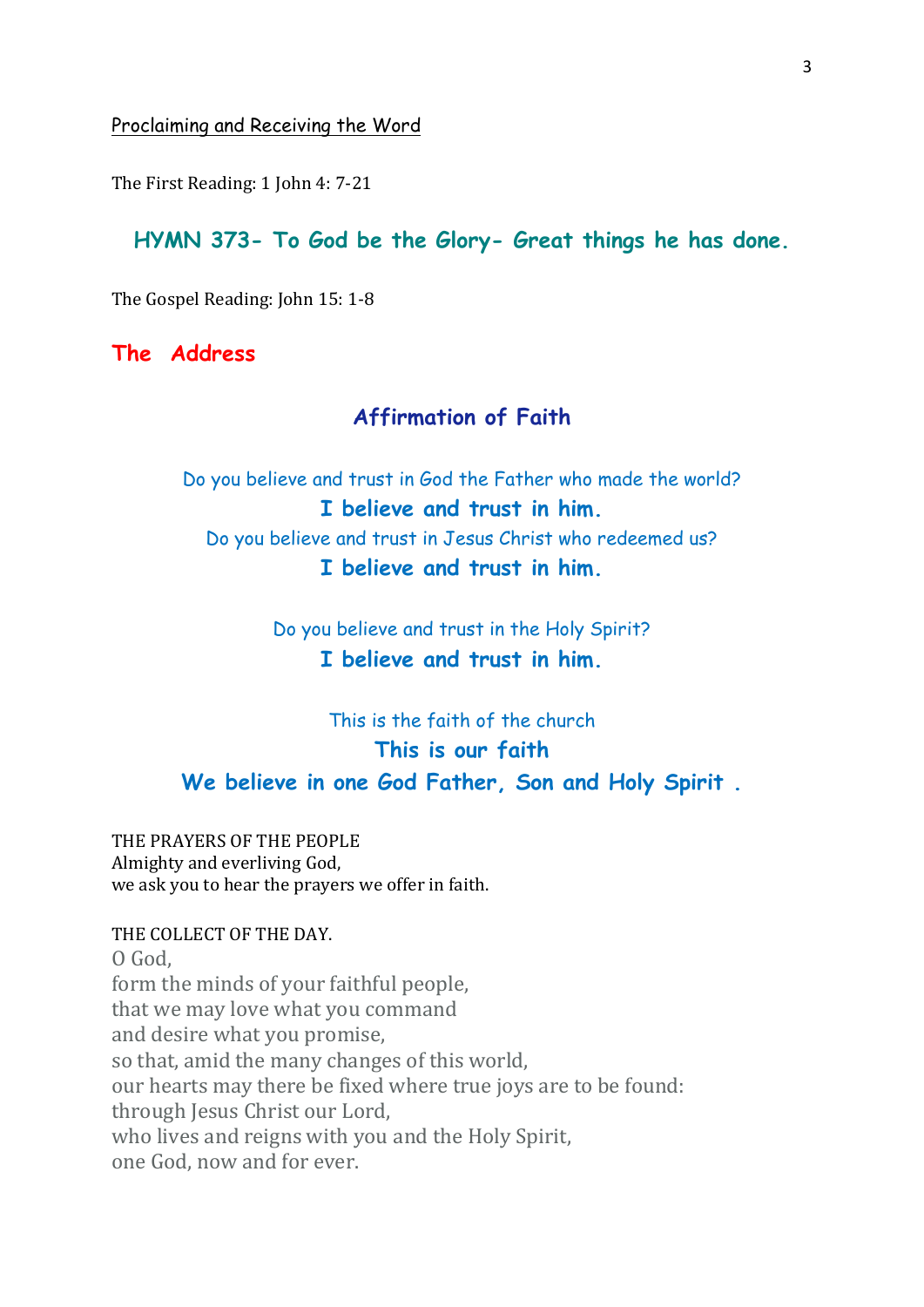PRAYER ABOUT THE CURRENT CRISIS O God, whose love we cannot measure, nor even number thy blessings: we bless and praise thee for all thy goodness, who in our weakness art our strength, in our darkness, light, in our sorrows, comfort and peace, and from everlasting to everlasting art our God, Father, Son, and Holy Spirit, world without end. Amen.

THE LORD'S PRAYER Gathering our prayers and praises into one, we pray:

**Our Father in heaven, hallowed be your name, your kingdom come, your will be done, on earth as in heaven. Give us today our daily bread. Forgive us our sins as we forgive those who sin against us. Lead us not into temptation but deliver us from evil. For the kingdom, the power, and the glory are yours now and for ever. Amen**.

#### **HYMN- 55 Let this day be Holy**

*Going out as God's People* A THANKSGIVING Let us give thanks to God, Father, Son and Holy Spirit:

For the love of our Father, the maker of all, the giver of all good things, let us bless the Lord. **Thanks be to God**.

For Jesus Christ our Saviour, who lived and worked among us, let us bless the Lord. **Thanks be to God**.